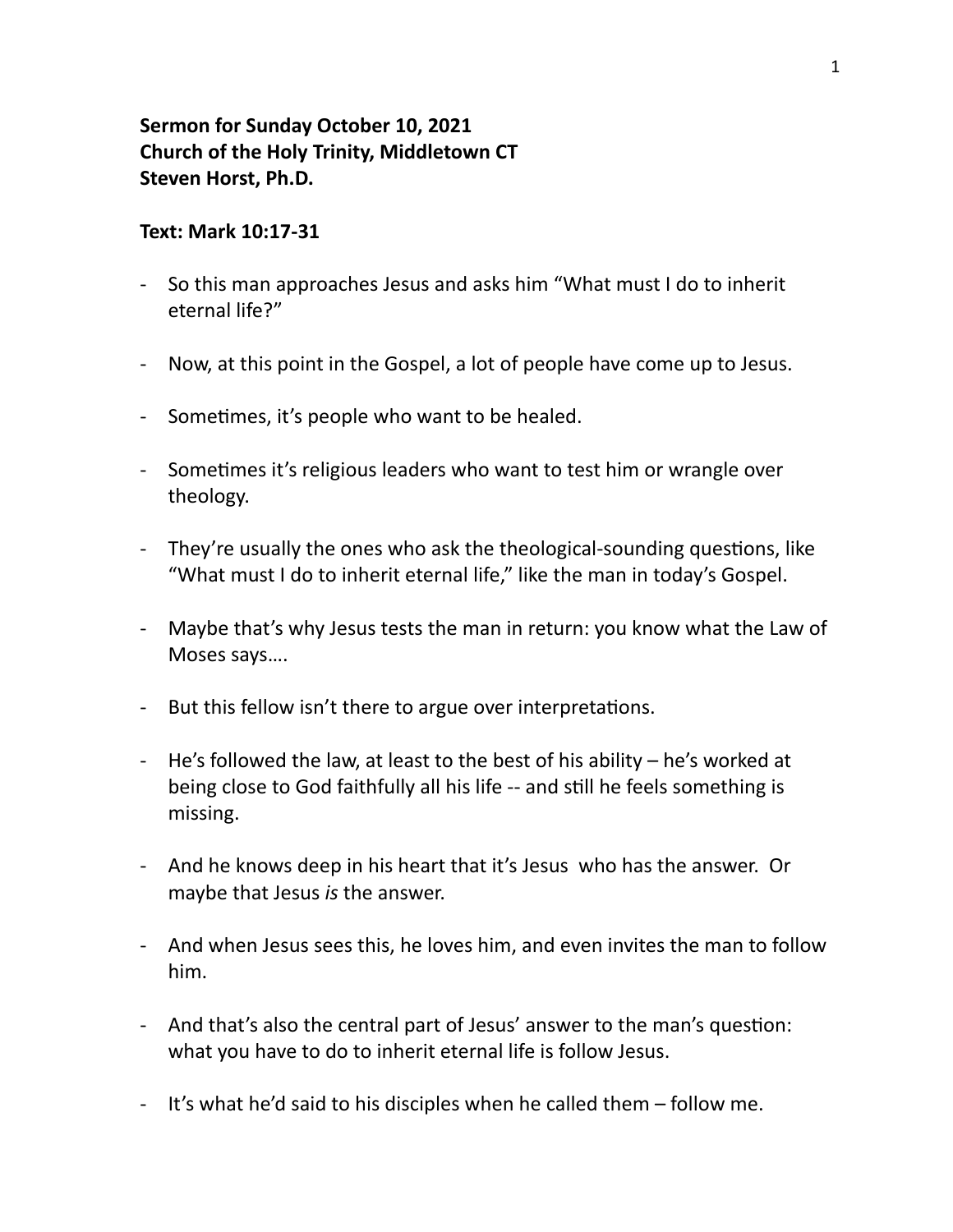- Maybe if this man had said yes, we'd talk about the 13 disciples instead of the 12.
- But he didn't say yes, because Jesus' answer has two parts.
- The essential answer to the question  $-$  what must I do to inherit eternal life  $-$  is "come and follow me".
- The man doesn't need another commandment, or a commentary on the commandments.
- What he needs is a relationship with a *person* a particular person, a divine person, Jesus
- But in order to have that  $-$  in order to follow Jesus  $-$  he also needs to give something up, to leave something behind.
- "Following" Jesus implies that Jesus is moving  $-$  going somewhere.
- And to follow him, sometimes we have to leave behind whatever is holding us back.

And in this case, Jesus tells him what it is: he is attached to his wealth and possessions, and needs to get rid of those in order to follow Jesus.

And he goes away shocked and grieved, because he was very wealthy.

Maybe if he was someone else, he would have had to give up something different. 

But what Jesus comments on to his disciples is how hard it is for a rich person to enter the kingdom of God – harder than fitting a camel through the eye of a needle.

And the disciples are just as shocked at this as the rich man was.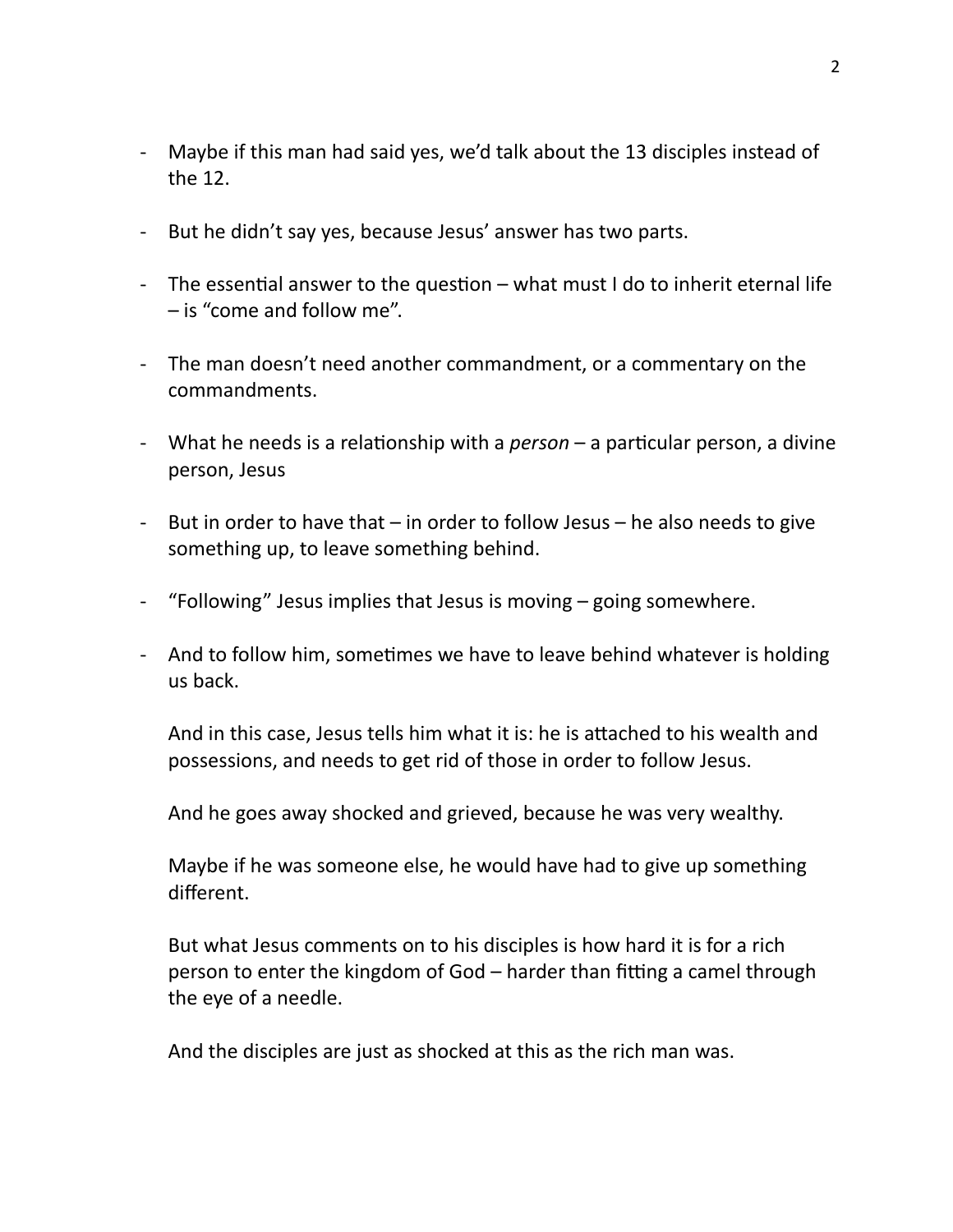As far as we know, none of them had been rich, but they had all left whatever they had to follow Jesus, and they understood at least some of the costs.

But apparently none of them had considered the possibility that it might have been even harder if they had been rich.

Probably half the sermons that are preached today are going to be about what that means for us and money.

Maybe about how a handful of people own most of the wealth, while others can't pay the rent on what they earn and also buy food for their children.

Or maybe about how, even if we're not rich, our attachment to money and to possessions and maybe to the dream of becoming rich can keep us from following Jesus faithfully.

-

- But I think this passage speaks to all of us, even if it isn't our money and possessions that are holding us back.

-

- Because I think we all have times in our lives when we feel like we've tried to be faithful in following Jesus, but there's something missing now.

-

- Maybe we feel separated from Him.

-

- Maybe we know why, or maybe we don't.

-

- Maybe we've fallen into sin, or maybe we've been growing and doing our best, but now there is a dry spell.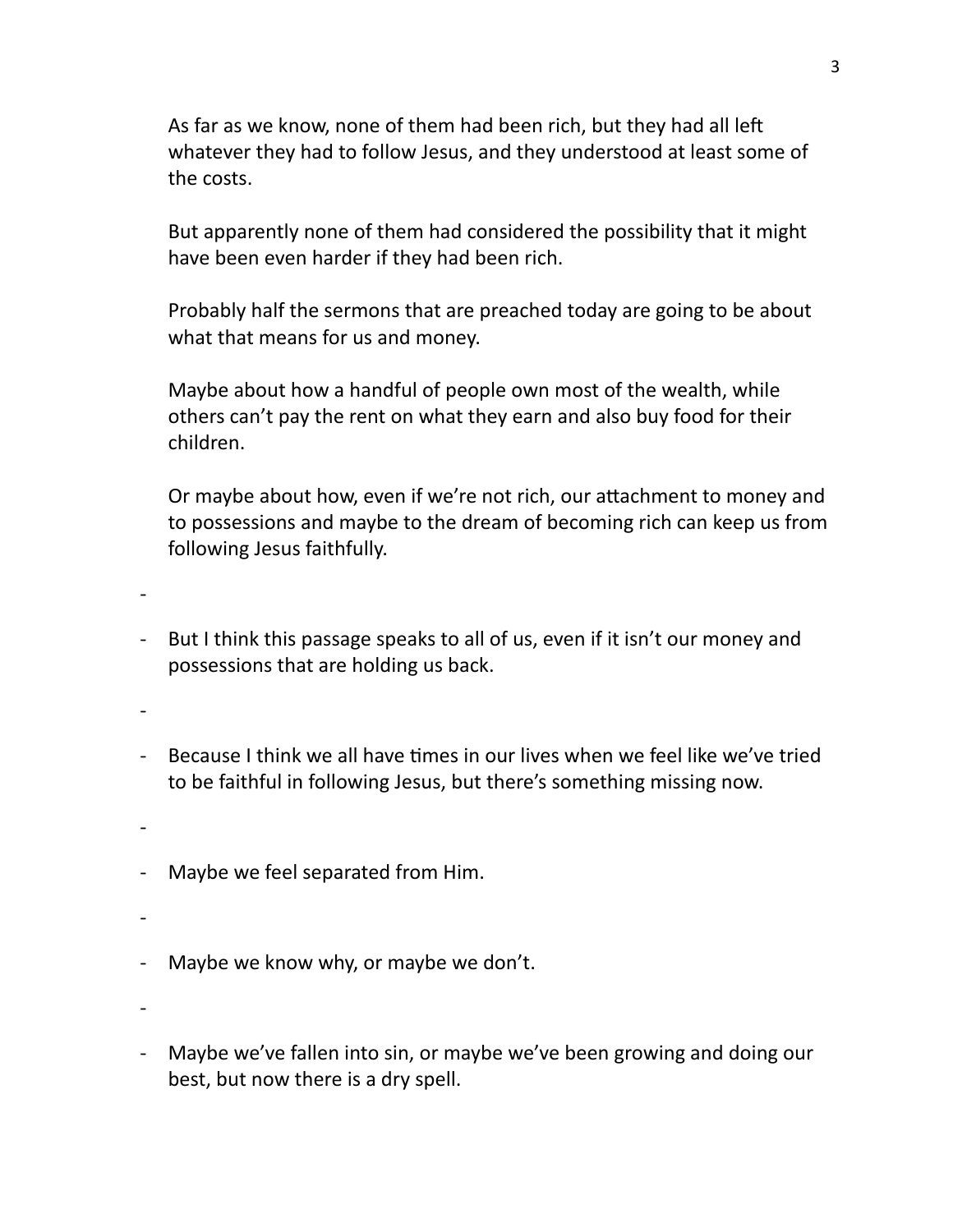- I think what this passage tells us is that these are times to ask what is separating us from God, what is keeping us from following Jesus on the next steps of the way.
- -

- Jesus *tells* this man what his obstacle is what he has to give up.
- -
- Sometimes we know too.
- -
- Sometimes we don't even realize we have a problem  $-$  that we've stopped to look at the scenery and Jesus has gone on ahead out of sight.
- -
- And sometimes we know we're no longer close to God, or moving forward, but don't know why.
- -
- This isn't always where we're at  $-$  but we're all at this point at some time or other.
- -
- So what do we do when we're there?
- -
- Last year, when we were on zoom, I shared a message from an Egyptian desert monk named Matthew the Poor on how to pray when this is where we're at.
- -
- Basically, his advice for how to pray is this: to ask God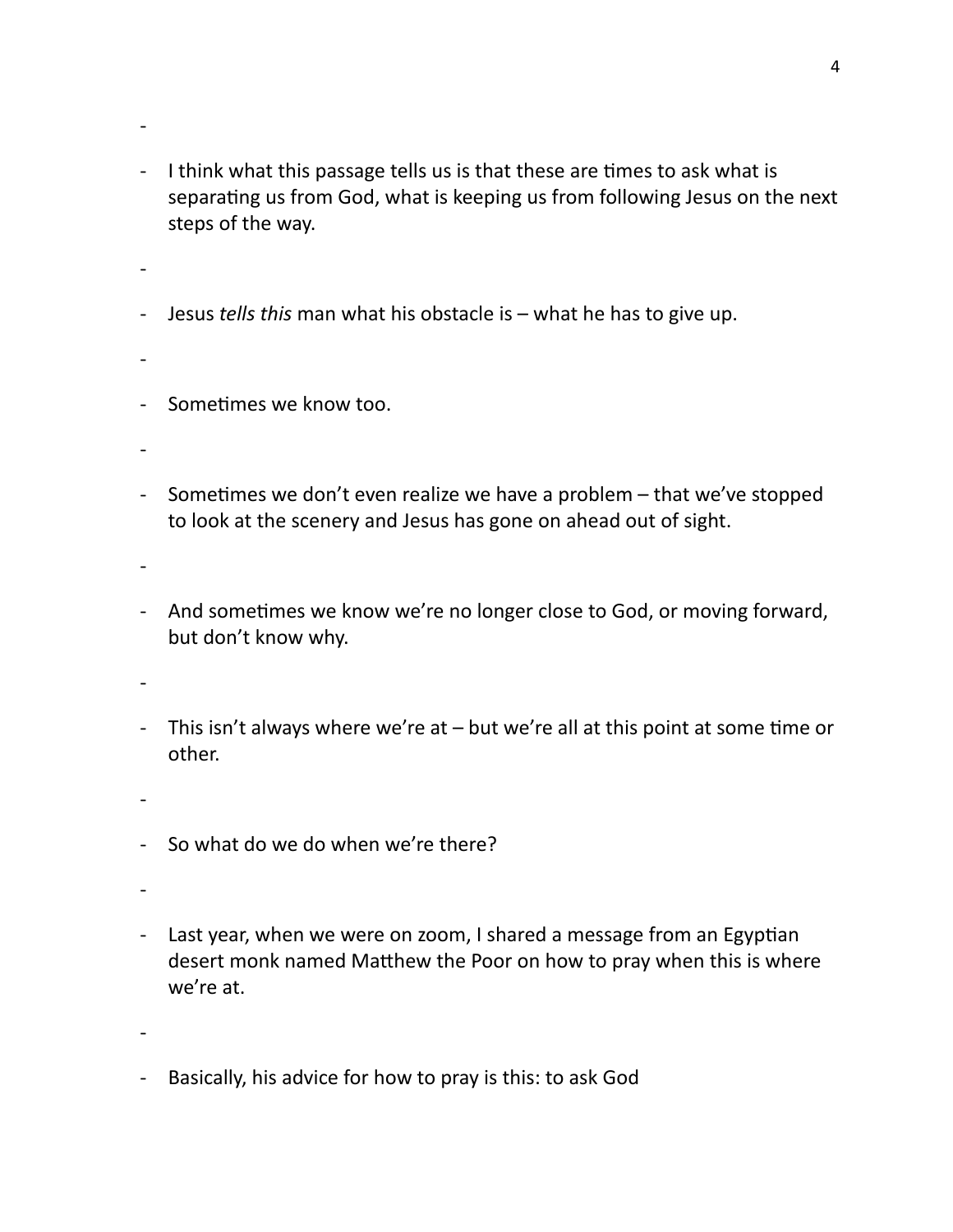- Lord, show me what is separating us?
- How am I grieving you?
- Show me my sin.
- -
- He says to make this your constant prayer until God shows you the answer.
- -
- It's a hard and courageous thing to pray God's answer might be hard to hear, though it might be something that, when you hear it, you realize you already knew it in your heart of hearts.
- -
- It probably won't be that you have to sell all your possessions.
- -
- But it might be that you have to stop caring so much about money and financial security.
- -
- Or how prestigious you are in your career.
- -
- Or it might be that you have to give up something, like gambling, or alcohol, or gossip, or resentment, or binge watching TV shows.
- -

- Or it might be that you have to be willing to do *more* of something – like prayer, or visiting people in need, or giving your money to those who need it.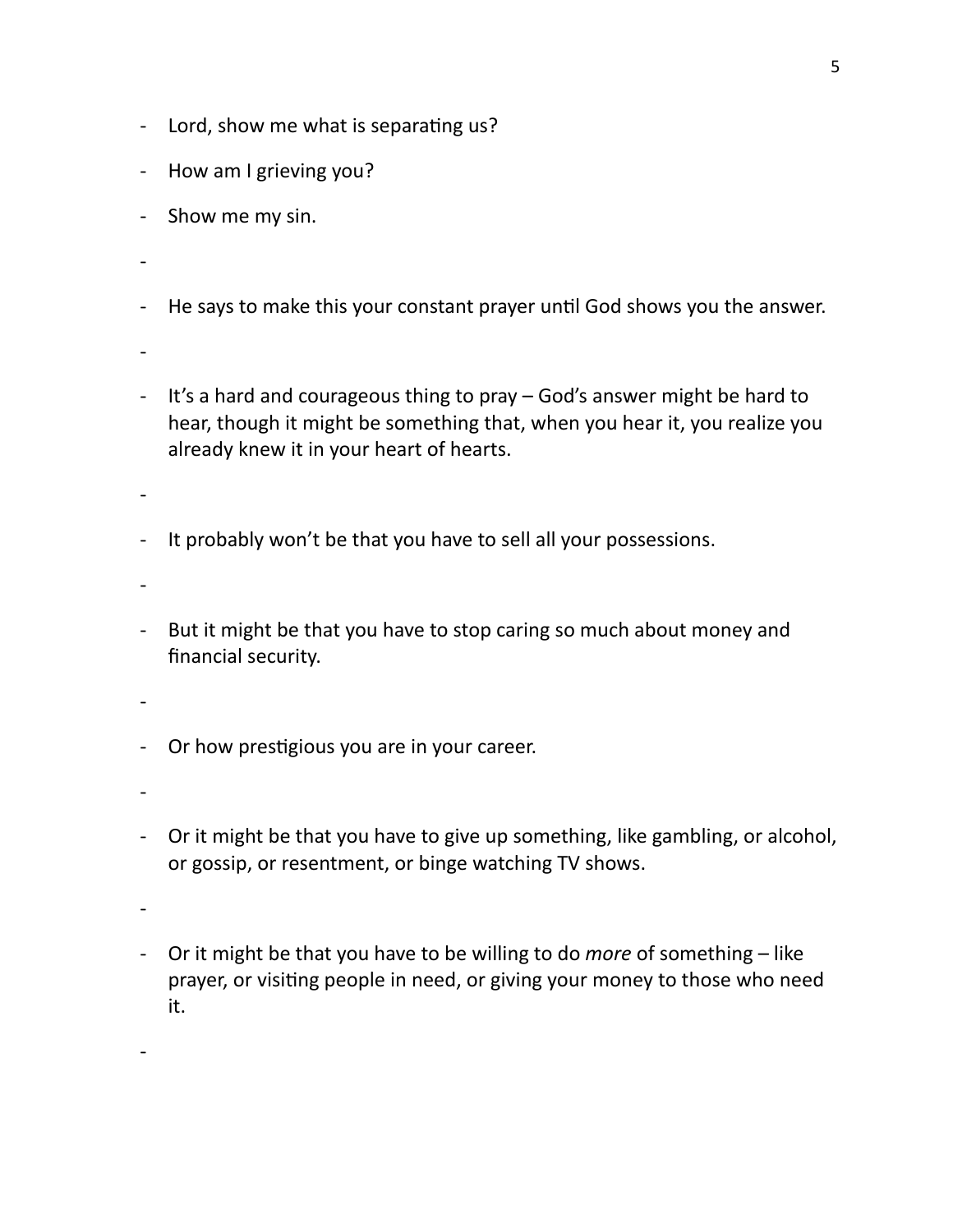- Only God can tell you what you, in particular, need to do at this point in your spiritual life.
- -
- When we became Christians, we renounced the world, the flesh and the devil
- -
- But the details of what this means are different for each of us, and we didn't have to confront all of them at the same time when we started out.
- -
- God leads us one step at a time.
- -
- So, if you're feeling separated from God, I invite you to see if the Spirit is calling you to make this your daily prayer:
- -
- Lord, what is keeping me from a deeper relationship with you?
- -
- What am I doing  $-$  or neglecting to do  $-$  that is grieving you?
- -
- Show me my sin  $-$  and then lead me in how to turn it over to you, and be healed and filled with the Holy Spirit, and move forward in a deeper relationship with you?
- -

- The idea of following Jesus implies that he is moving, and so we have to keep moving with him.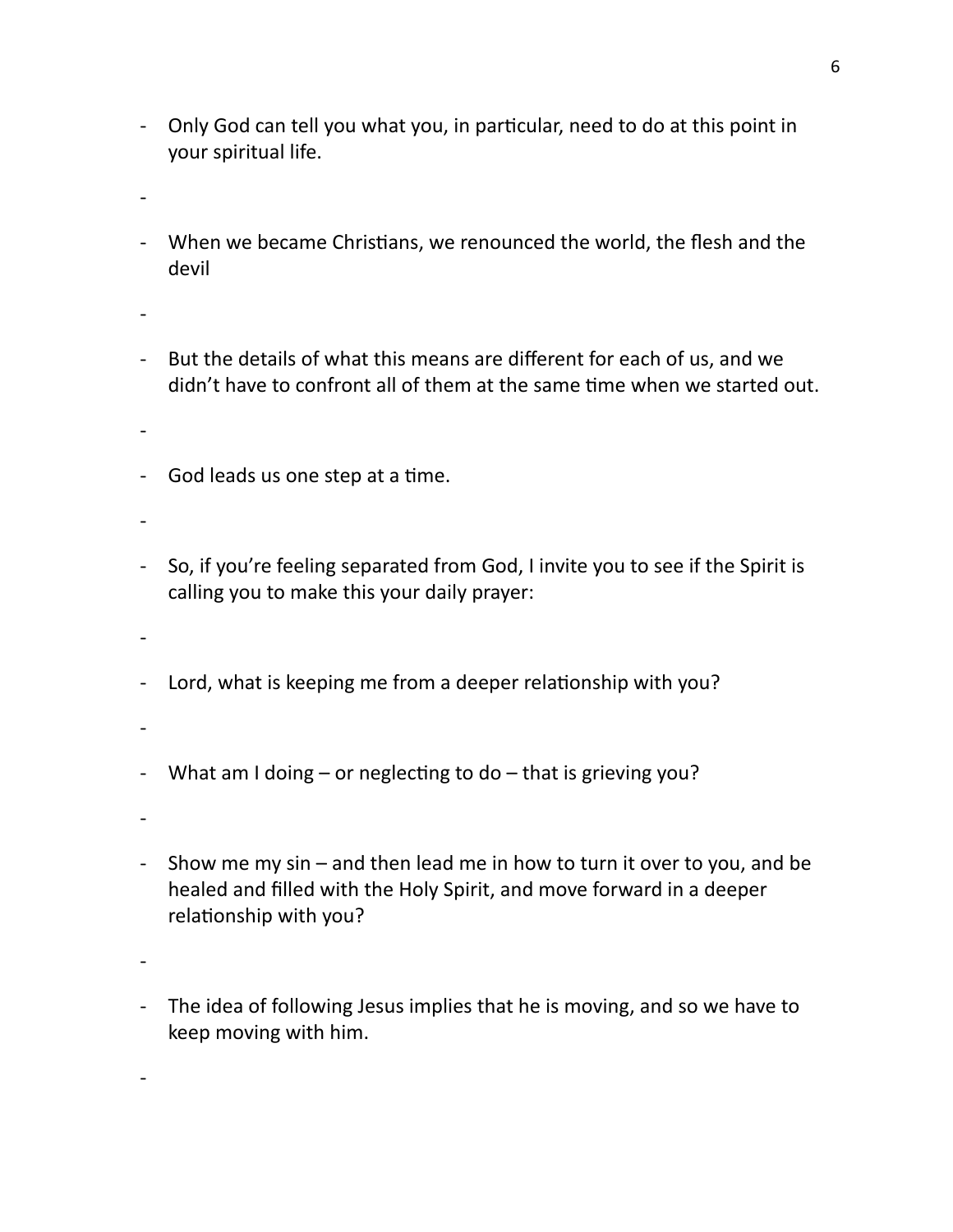- If he feels far away, it might not mean that we've fallen away  $-$  it might just mean that it's time for the next step in our life with God.
- -
- Sometimes that means starting something new.
- -
- Sometimes it means letting go of something old  $-$  something that is holding us back from following Jesus, and it's only once we let go of this that we can move forward.
- -
- As Christians, we've already decided to follow Jesus.
- -
- As the old song says, no turning back.
- -
- But most of us get stuck from time to time.

- We need God to tell us what we need to do next to get unstuck and to help us take the next steps.
- -
- If this is where you're at today, I invite you to make this your prayer: Lord, please show me what is keeping me from following you, and help me along the way.

-

- It's ultimately between each of us and  $God but$  there are things that can help us in this.
- -
- One of them is the ministry of spiritual direction  $-$  which Elaine Ramshaw is offering to members of this congregation.
- -
- If you want help discerning where you're stuck in your spiritual life, and how to renew your spiritual life and move forward where Jesus is leading, you might want to consider working with her.
- -
- God doesn't want us to go away dejected and grieving, like the man in the story.
- -
- God promises us abundant life, and wants to help us live that abundant life  $-$  no turning back.